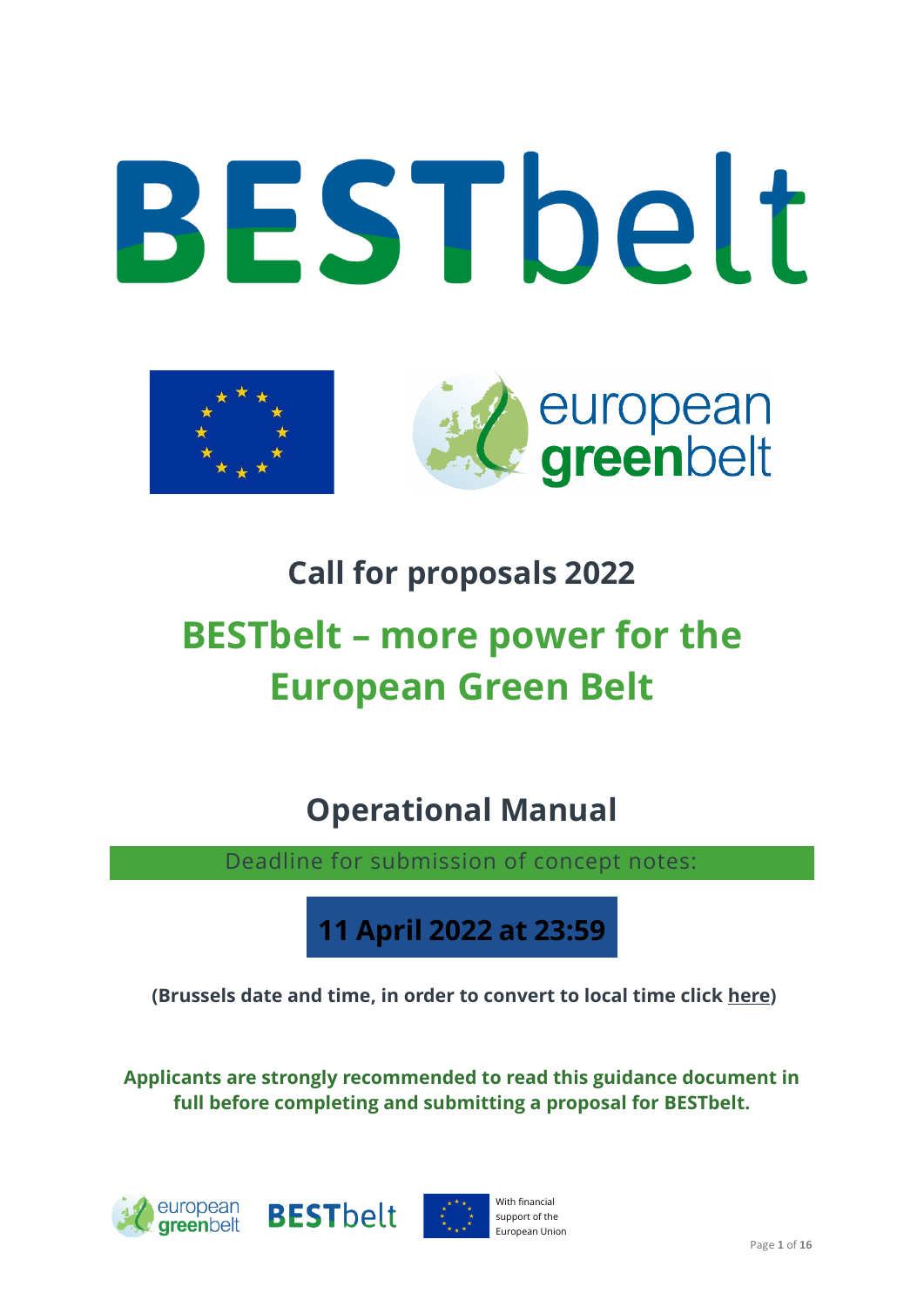#### **Notice**

This is a two-step call for proposals: first, only concept notes must be submitted for evaluation. Thereafter, applicants who have been pre-selected will be invited to submit a full proposal.

#### Background

The BESTbelt Project (hereafter BESTbelt) is based on the experience of the EU [BEST Initiative.](https://ec.europa.eu/environment/nature/biodiversity/best/index_en.htm) BESTbelt was launched as an EU pilot project on the initiative of MEPs (Members of the European Parliament) Jutta Paulus and Nicolae Ștefănuță. BESTbelt is a great opportunity to further strengthen and promote local action on the European Green Belt (EGB).

BESTbelt provides grant funding for small-scale field actions for biodiversity conservation and restoration as well as sustainable development to provide inter alia training and capacity building along the EGB, which involves countries of the European Union, candidate countries and third countries (see **[Figure 1,](#page-2-0)** detailed online version at [BESTbelt](https://www.europeangreenbelt.org/best-belt/) website).

<span id="page-1-0"></span>EuroNatur as Chair of the [European Green Belt Association \(EGBA\)](https://www.europeangreenbelt.org/initiative/association/) acts as the lead partner of BESTbelt, and operates as the contractual partner for the beneficiaries. For the implementation and realization of BESTbelt, EuroNatur and the BESTbelt Project Team work in close collaboration. Besides EuroNatur, the BESTbelt Project Team consists of the regional BESTbelt focal points (Finland/Norway: EuroNatur, Russia: Karelian Research Centre, Baltic: Friends of the Earth Germany Mecklenburg-Western Pomerania, Central Europe: Friends of the Earth Germany Bavaria, Balkan: EuroNatur).

#### Objectives of BESTbelt

The overall objective of BESTbelt is to **provide support for biodiversity action along the European Green Belt**.

The specific objectives of BESTbelt are:

1. To **facilitate access** to EU-funds for actors in the four regions along the European Green Belt through small grants aiming to unlock local initiatives and potential in the fields of biodiversity conservation, restoration and the sustainable use of ecosystem services. In this regard, local actors may consider nature-based solutions and ecosystem-based approaches to tackle climate change adaptation, mitigation and the cultural-historical dimensions of the EGB.

2. To **increase the capacity** of these actors to access and effectively manage EU-funds.

3. To strengthen local capacities through appropriate training focussing on young volunteers and on people in precarious socio-economic situations, including job seekers.

4. To **increase the visibility** of the European Green Belt Regions as key contributors to the achievement of EU and global biodiversity targets.





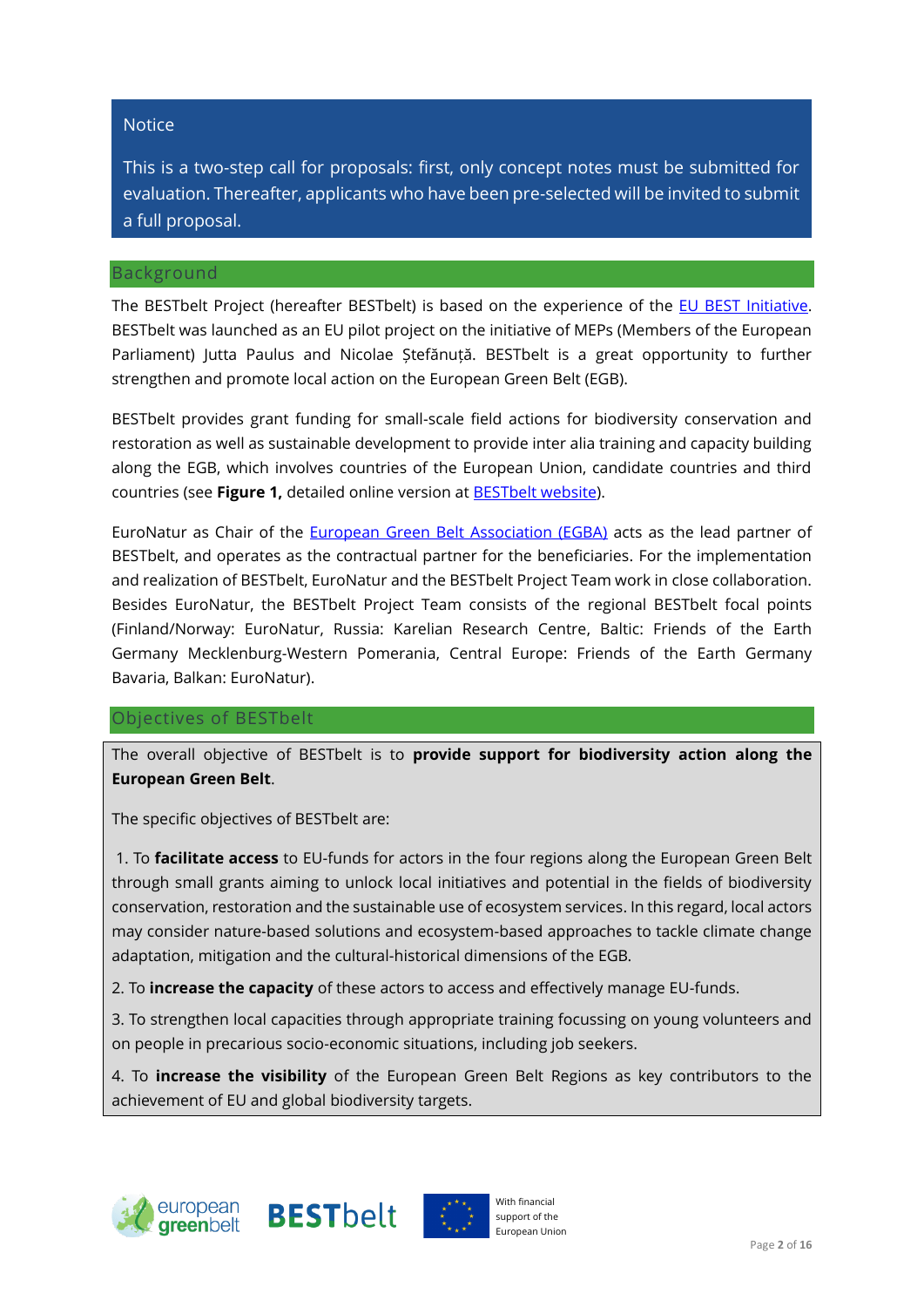

Figure 1: *Indicative spatial reference area of the European Green Belt*, defined by the European Green Belt Association (EGBA). The northern part of the reference area (Fennoscandia) is under preparation. For the BESTbelt project, the area is defined as 100 kilometres (km) of the border for Norway and Finland, 150 km of the border for Russia and 5 km on the costal water.

<span id="page-2-0"></span>



With financial support of the European Union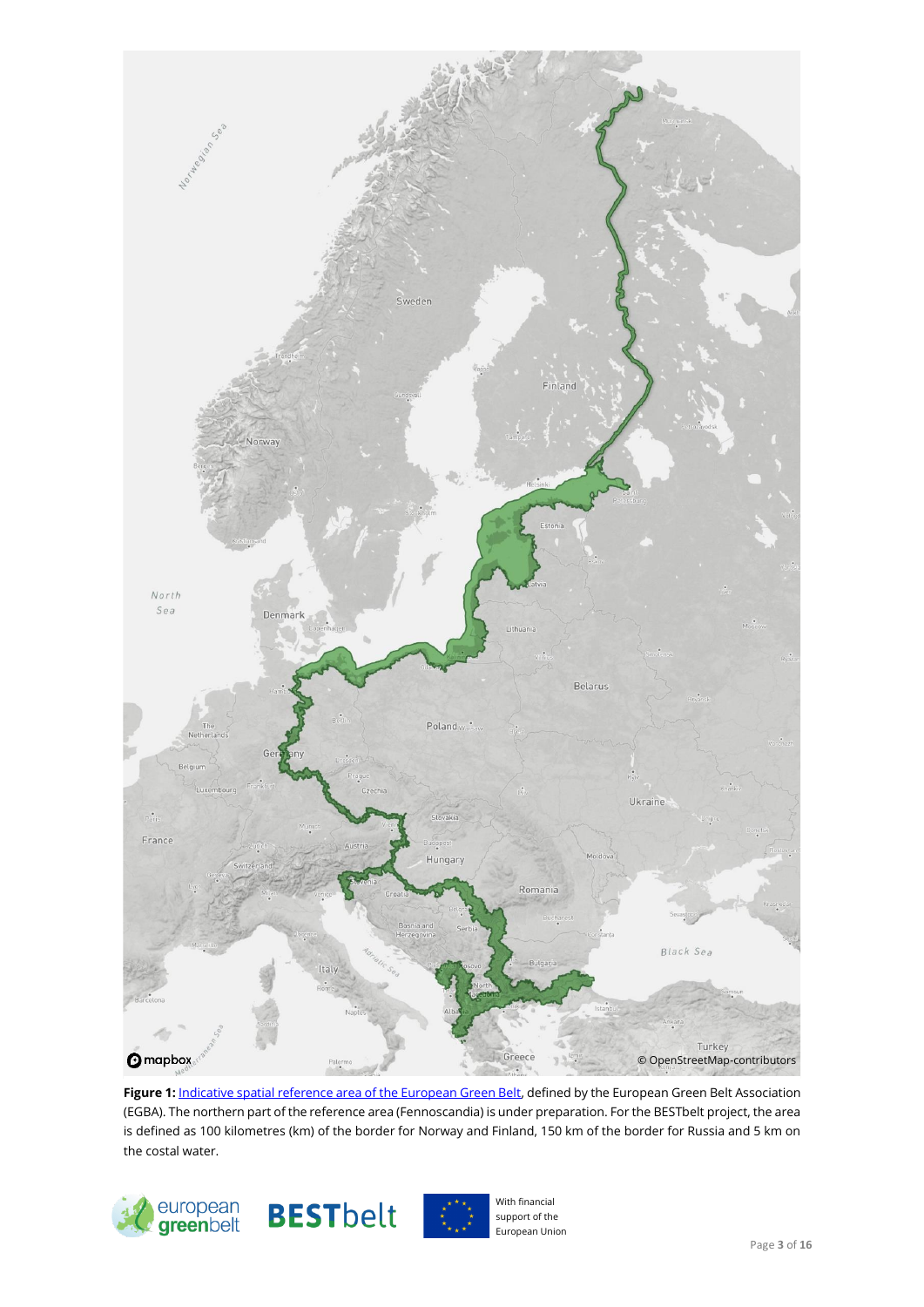#### Financial allocation

The BESTbelt is developing a grant scheme designed to provide **effective support for actions on the ground at the local as well as the regional level.** The amount available for the call for proposals 2022 is 400.000 EUR (further calls are planned to be scheduled in the year 2023).

#### **SMALL GRANT**

The **Small Grant budget can be up to 40 000 EUR**. The budget must be realistic. It is not necessary to request the maximum (or close to the maximum) grant amount available. **The amount requested should be consistent with the proposed project activities and workplan.**

**Small Grants** requested **must be 100% funded by BESTbelt:** Co-funding cannot be included. The total budgeted costs of the project must be equal to the grant amount requested from BESTbelt.

#### Project duration

The project duration lies **between 12 to 24 months**. The **project duration must align with the proposed activities and workplan**.

| <b>Type of Grant</b> | <b>BESTbelt Funding</b> | <b>Max. Duration</b> |
|----------------------|-------------------------|----------------------|
| Small Grants         | $\leq$ 40 000 EUR       | 24 months            |

**Start Date:** Projects must have a start date in **October 2022 or after**.

**End Date:** The latest possible end date is 01 November 2024.

#### Eligibility criteria

The eligibility is based on three criteria: the eligibility of applicants, activities, and costs.

# <span id="page-3-0"></span>ELIGIBILITY OF THE APPLICANTS (I.E. APPLICANT AND CO-APPLICANT(S))

In line with **BESTbelt objectives**, target beneficiaries are organisations that are able to achieve a sustainable, local impact in the EGB area and meet the criteria of **eligible activities.** To unlock local potential, it is an asset if applicants are based in the indicative spatial reference area of the EGB or cooperate with such a local partner.

For being eligible for BESTbelt, lead applicant and co-applicants **must be:** 

I. **Registered as a private or public legal entity in one of the countries along the EGB**<sup>1</sup> . Individuals, sole traders are not eligible to receive a grant from BESTbelt.

<sup>1</sup> Norway, Finland, Russia, Estonia, Latvia, Lithuania, Poland, Germany, Czech Republic, Slovakia, Austria, Slovenia, Croatia, Hungary, Italy, Serbia, Romania, Bulgaria, Montenegro, North Macedonia, Kosovo, Albania, Greece, Turkey





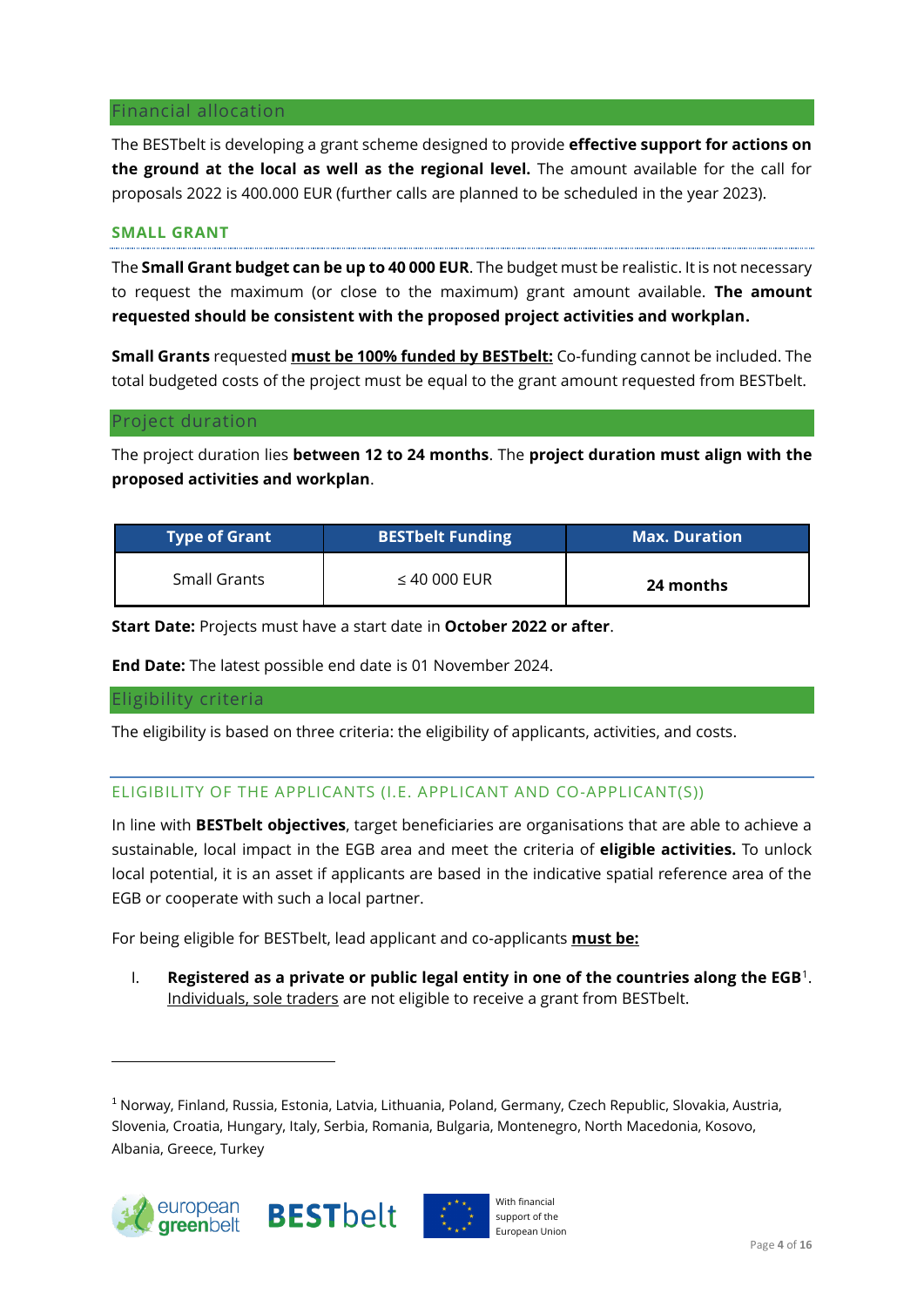- II. **Directly responsible** for the preparation and implementation of the grant project. Applications submitted by a body acting as an intermediary for a third party are not eligible.
- III. **Have a bank account in the name of the organisation**; grants cannot be paid into an account in the name of an individual. Please note that the grant is paid in EUR.

Examples of applicants are:

- non-governmental organisations (NGOs)
- civil society organisations (CSOs)
- non-profit organisations
- micro and small enterprises as defined by the European Commission<sup>2</sup>
- sub-governmental bodies i.e. municipalities, cities of a territory, communal services
- research organisations

The lead applicant may act **individually or with co-applicant**(s). Co-applicants must sign the mandate included as Form 3 to these guidelines. The lead applicant is the main contact person of the BESTbelt Project Team. The lead applicant represents and acts on behalf of any other cobeneficiary (if any) and coordinates the design and implementation of the action. The lead applicant will bear full responsibility for the technical and financial implementation of the project.

An organisation can submit a **maximum of two concept notes/proposals per call** as lead applicant and/or co-applicant. Nonetheless, **an organisation can only be awarded one grant as lead applicant**. If two proposals where an organisation is lead applicant successfully pass the assessment steps, only the proposal with the highest score will be retained for the award of a grant.

#### CONFLICT OF INTEREST AND INELIGIBILITY

If organisations or their representatives who are a member of the BESTbelt Steering Committee are involved in a BESTbelt grant application, they will be excluded from the decision-making process on the respective application. All members of the BESTbelt Steering Committee sign a Declaration of Impartiality and Confidentiality. Concerning the organisations that are part of the BESTbelt Project Team, those organizational units that are involved in project assessment and management are not at all eligible to apply for grants.

Potential applicants may not participate in calls for proposals or be awarded grants if they are in any of the situations listed in Form 6 (exclusion criteria). In the Applicant Declaration (see Form 2) the lead applicant must declare that the lead applicant himself and the co-applicant(s) are not in any of these situations.

<sup>&</sup>lt;sup>2</sup> [https://ec.europa.eu/growth/smes/business-friendly-environment/sme-definition\\_en](https://ec.europa.eu/growth/smes/business-friendly-environment/sme-definition_en)





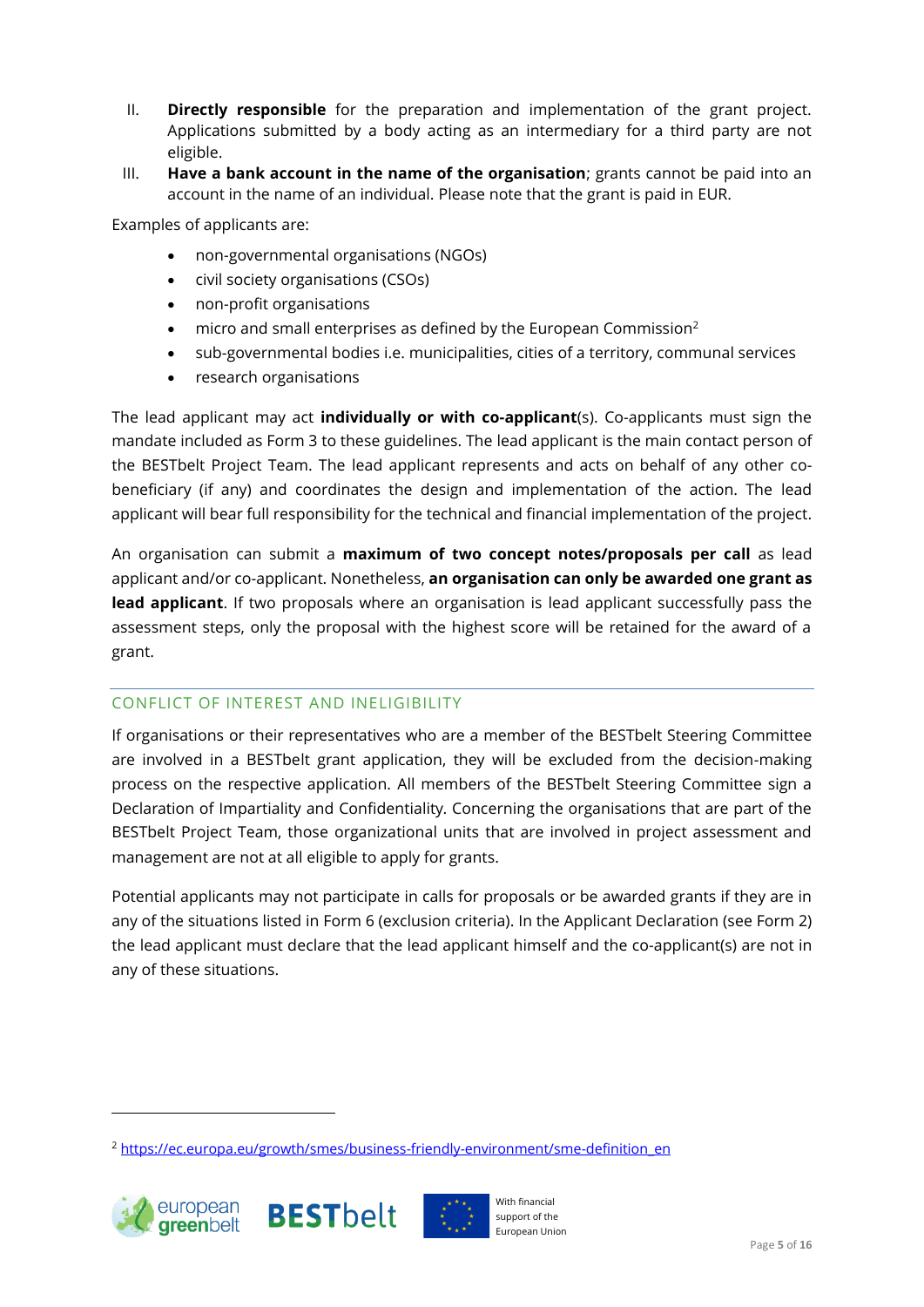# ELIGIBLE ACTIVITIES

Eligible activities **must**:

- contribute to the **BESTbelt objectives with tangible activities on the ground**;
- **be located in one or more areas of the** [indicative spatial reference area of the European](https://euronatur.maps.arcgis.com/apps/SimpleViewer/index.html?appid=15d1f23a9920421db93d8132908c405d)  [Green Belt](https://euronatur.maps.arcgis.com/apps/SimpleViewer/index.html?appid=15d1f23a9920421db93d8132908c405d) (see **[Figure 1](#page-2-0)** on page 2) (if not, the applicant has to provide a written statement how the activities contribute to the achievement of the BESTbelt objectives). The northern part of the reference area (Fennoscandia) is under preparation. For the BESTbelt project, the area is defined as 100 kilometres (km) of the border for Norway and Finland, 150 km of the border for Russia and 5 km on the costal water;
- comply with the **European Green Belt Vision<sup>3</sup>** ;

#### **Vision of the European Green Belt Initiative**

The European Green Belt (EGB), our shared natural heritage along the line of the former Iron Curtain, is to be conserved and restored to function as an ecological network connecting high-value natural and cultural landscapes, whilst respecting the economic, social and cultural needs of local communities.

- contribute to **tangible and measurable impacts** in terms of biodiversity conservation and/or ecosystem restoration, sustainable development and/or sustainable use of natural resources and ecosystem services, including nature-based solutions and ecosystem-based approaches to climate change adaptation or mitigation;
- encourage a **partnership-based approach with local stakeholders;**
- guarantee **open access to data, results and all information generated by the project**;
- **not be fundamental research projects**. Proposals that include research activities must include **tangible follow-up actions using the research during the lifetime of the project**, i.e. proposal of a practical management plan or new policy, or new protected area design, new natural resources management plan, in vivo pilot site activities implementing the results of the research with new management or conservation actions.

In line with the vision of the EGB it is an asset if projects integrate transboundary cooperation.

<sup>3</sup> <https://www.europeangreenbelt.org/>





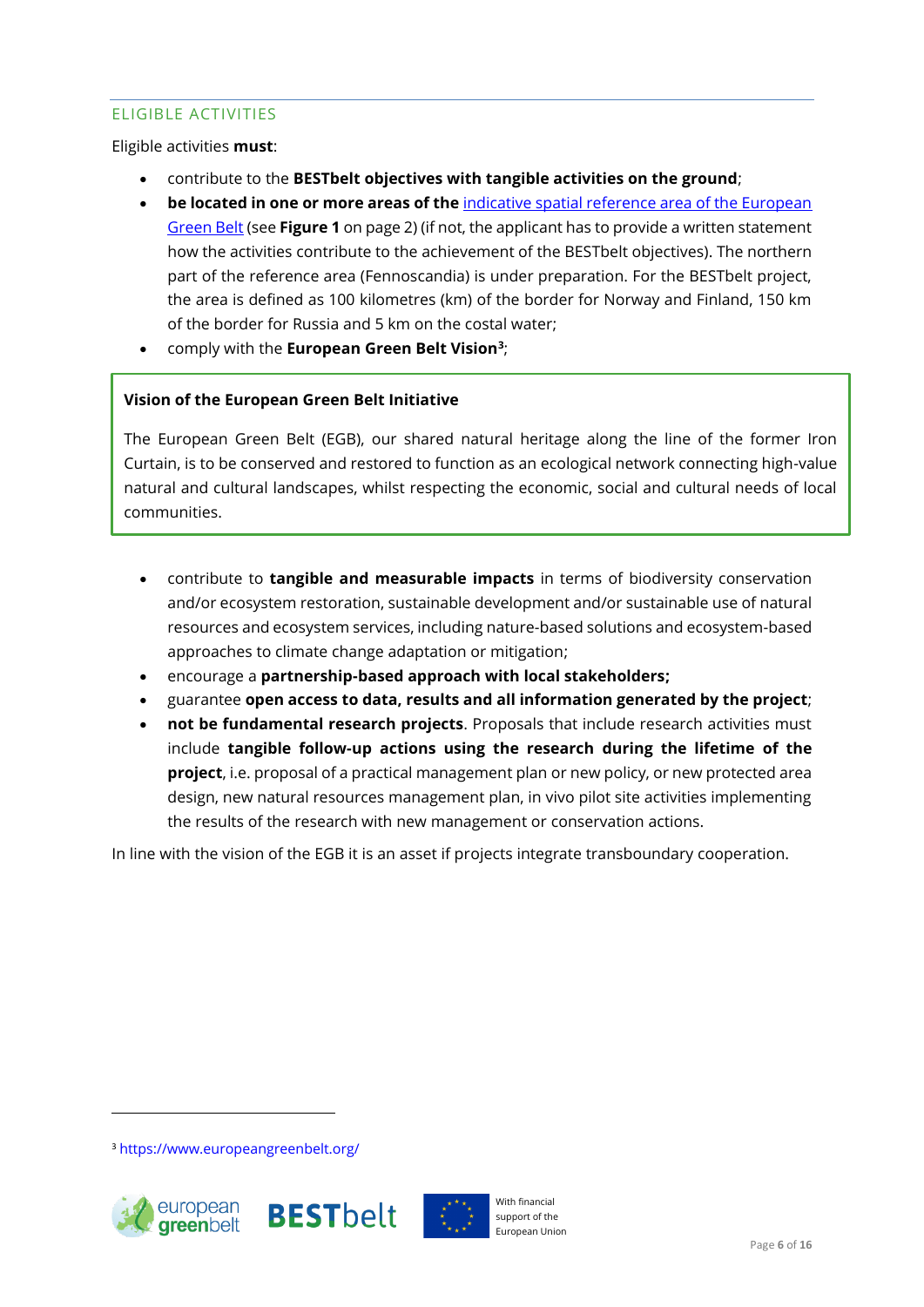#### **Non-exhaustive list of eligible activities:**

- Improving the status of threatened species and their habitats;
- Vegetation/habitat mapping for supporting tangible activities on the ground of protection and/or restoration of threatened habitat type;
- Strengthening Protected Area management and/or governance effectiveness (training, new/updated PA management plan, participatory activities);
- Support local stakeholders' initiatives (e.g., local communities and authorities) to help protect/manage biodiversity, ecosystems (e.g. ecosystem management, participatory monitoring);
- Analyses to better understand/quantify the threats on biodiversity for supporting during the lifetime of the project tangible activities on the ground;
- Socioeconomic studies for supporting the development of new sustainable economic valorisation of biodiversity, ecosystems and ecosystems services (e.g. ecotourism);
- Mitigation of specific threats such as climate change impacts, invasive alien species, or poaching/poisoning;
- Traditional solutions promotion and deployment in terms of sustainable management, biodiversity conservation, resilience;
- Local and participatory circular economy solutions for preserving ecosystems and reducing pressures on biodiversity;
- Introduction and conversion to sustainable agricultural and fisheries good practices promoting species and habitat conservation; agro-ecological and agro-forestry activities;
- Public awareness, education campaigns, socio-cultural activities, training and capacity building;
- Support to local stakeholders' enhanced participation to biodiversity and sustainable development (e.g. participatory monitoring, eco-sentinels);
- Regional cooperation activities for example:
	- Supporting sub-regional approaches based on geographic, institutional and other commonalities, where appropriate;
	- Improving coherence and creating synergies between European initiatives along the EGB;
	- Developing partnerships, joint initiatives between stakeholders in countries along the EGB to foster regional cooperation on the ground on shared issues;
	- Capacity building aimed at networking, sharing knowledge and experience, strengthening capacity on the ground of stakeholders in countries along the EGB.





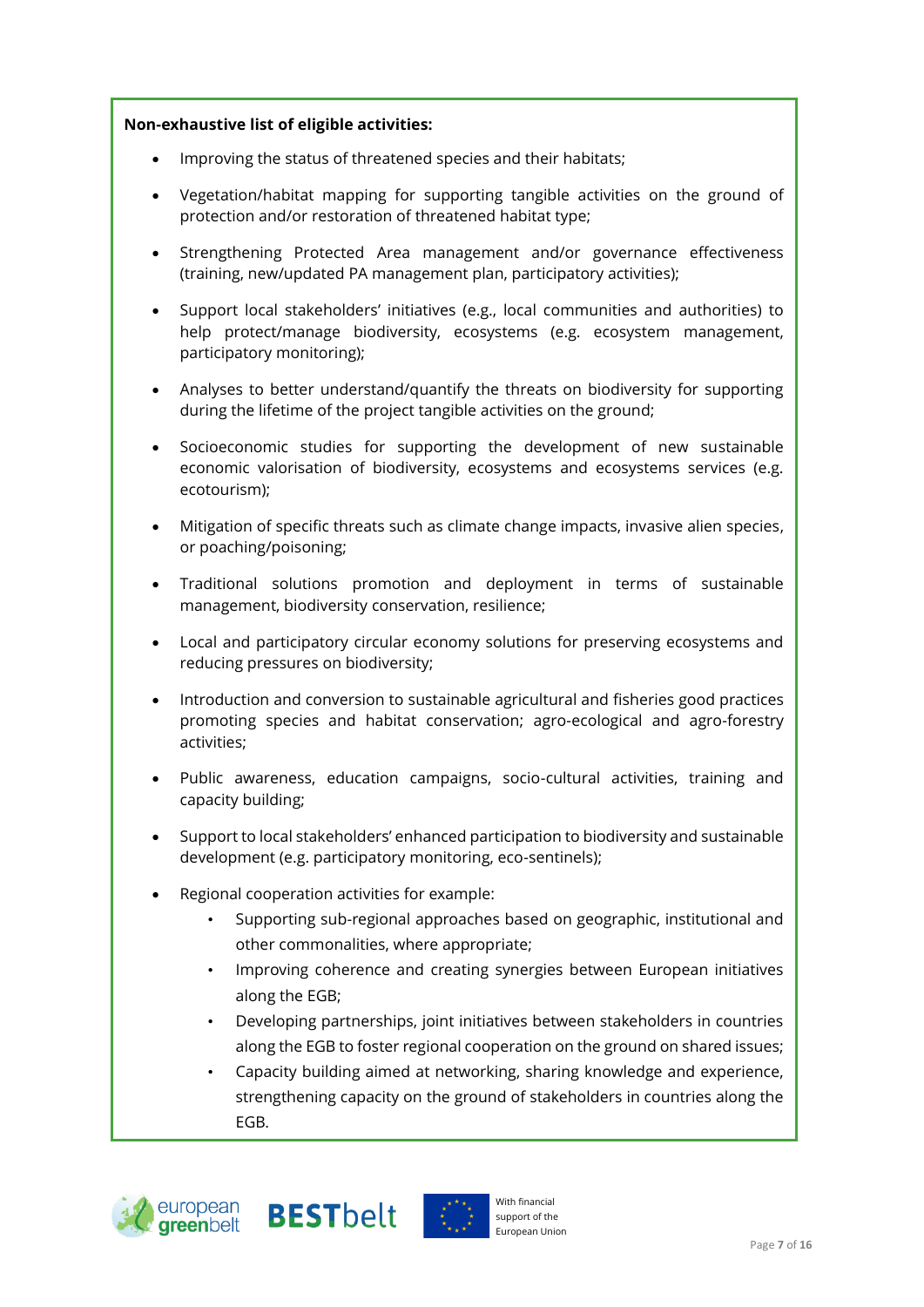#### INELIGIBLE ACTIVITIES

- The purchase of land, involuntary resettlement of people, or activities that negatively affect physical cultural resources, including those important to local communities;
- Activities adversely affecting individuals and local communities or where these communities are not supporting the project activities;
- The removal or altering of any physical cultural property (including sites having archaeological, paleontological, historical, religious, or unique natural values);
- Activities that duplicate work previously funded by other projects;
- Financial support to third parties through sub-grants.

#### ELIGIBILITY OF COSTS

**Only eligible costs will be reimbursed**. Eligible costs must be:

- necessary for the implementation of the project activities;
- reasonable and justified and consistent with the principles of sound financial management, in particular in terms of value for money and cost-effectiveness;
- generated during the lifetime of the project (costs incurred before the official starting date of the project or after the official end date of the project are not eligible); expenditure eligible for financing may not have been incurred before the signature of the grant agreement;
- actually incurred by the beneficiary and be recorded in his accounts in accordance with the applicable accounting principles,
- identifiable and verifiable;
- compliant with the requirements of the applicable tax and social legislation.

Categories of eligible costs:

- $\checkmark$  Personnel: the costs of personnel working under an employment contract with the beneficiary or an equivalent appointing act and assigned to the action, provided these costs are in line with the beneficiary's usual policy on remuneration. Those costs include actual salaries plus social security contributions and other statutory costs included in the remuneration.
- $\checkmark$  Travel: costs of travel and related subsistence allowances, provided these costs are in line with the beneficiary's usual practices on travel.
- $\checkmark$  Equipment and supplies for the project, provided the purchases are made in accordance with BESTbelt Procurement Policy (Form 7) and are in line with the national and public procurement regulations, if applicable.
- ✓ Local office costs.
- $\checkmark$  Other costs and services: costs derived from subcontracts, provided the purchases are made in accordance with BESTbelt Procurement Policy and are in line with the national and public procurement regulations, if applicable.





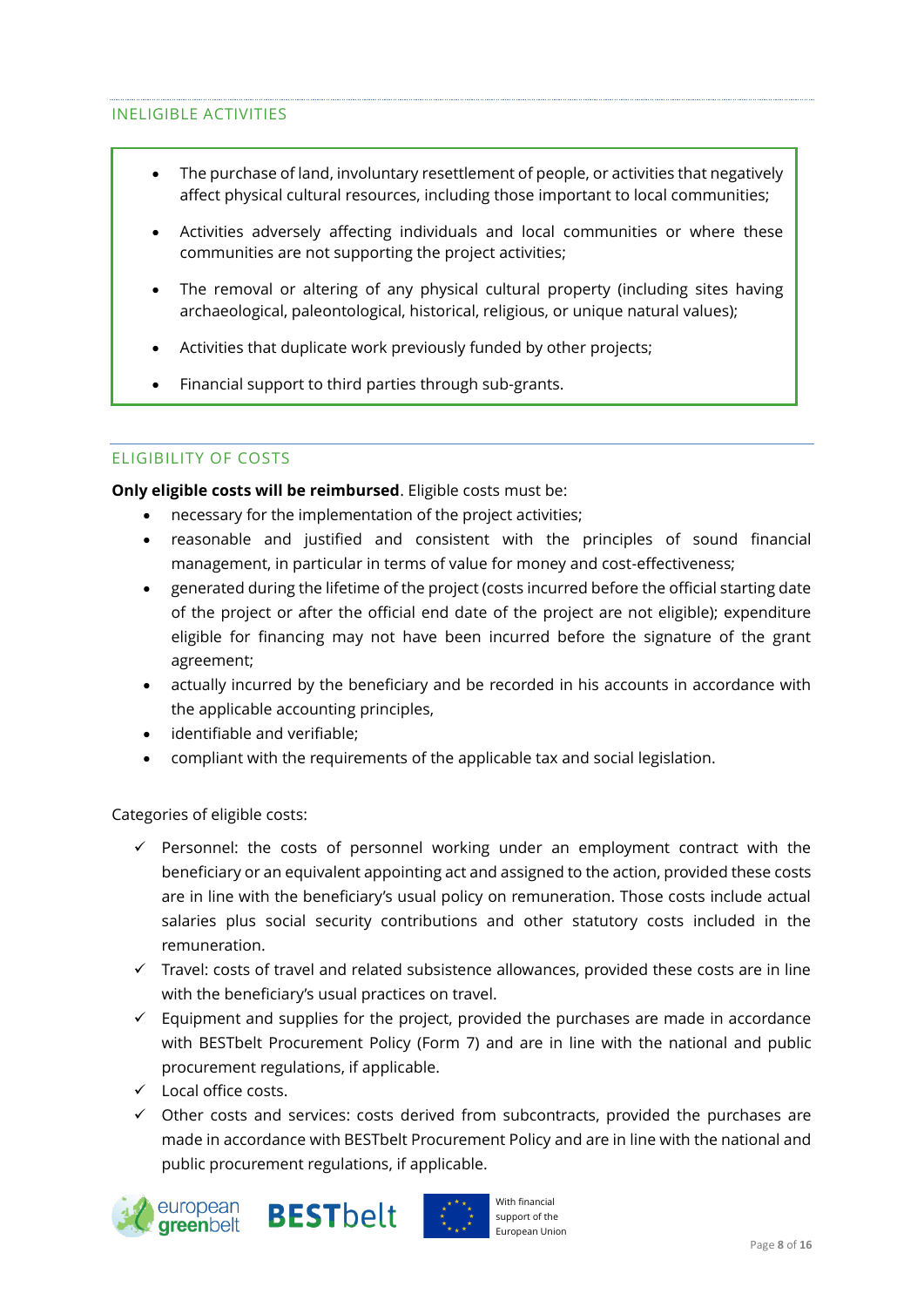#### REIMBURSEMENT OPTIONS

Reimbursement of costs for **Small Grants** are based on the **actual costs** incurred by the beneficiary(ies) and a unit rate for local transportation (use of vehicles owned by beneficiary or private). Beneficiaries have to submit a financial report with supporting documents or invoices for expenditure incurred as electronic documents (text, image, etc.) / files in a readable format. All relevant supporting financial forms and explanations are available on the [BESTbelt](https://www.europeangreenbelt.org/best-belt/) website.

The unit rate for local transportation with own vehicles is based on statistical/historical data and is set at 0.20 EUR per kilometre for all applicants and cannot be changed during project implementation.

#### ELIGIBLE INDIRECT COSTS

Indirect eligible costs are costs, which cannot be identified as specific costs directly linked to the implementation of the project and which are not directly chargeable to the project by the eligibility conditions. Indirect eligible costs shall be eligible for flat-rate financing **but the total must not exceed 7 % of the total estimated eligible direct costs**. They may not include ineligible costs or costs already declared under another costs item or heading of the budget.

The lead applicant may be asked to justify the percentage requested before the grant contract is signed. However, once the flat rate has been fixed in the Special Conditions of the grant contract, no further supporting documents need to be provided.

#### CONTRIBUTIONS IN KIND AND INELIGIBLE COSTS

Contribution in kind means the provision of goods or services to a beneficiary free of charge by a third party. As contributions in kind do not involve any expenditure for beneficiaries, they are **not eligible costs.**

The following costs are **not eligible**:

- debts and debt service charges (interest);
- provisions for losses or potential future liabilities;
- costs declared by the beneficiary(ies) and financed by another action or work programme receiving a European Union (including through EDF) grant;
- purchases of land or buildings;
- currency exchange losses;
- credit to third parties;
- contracts that are not awarded in accordance with EU procurement law or local procurement regulations.





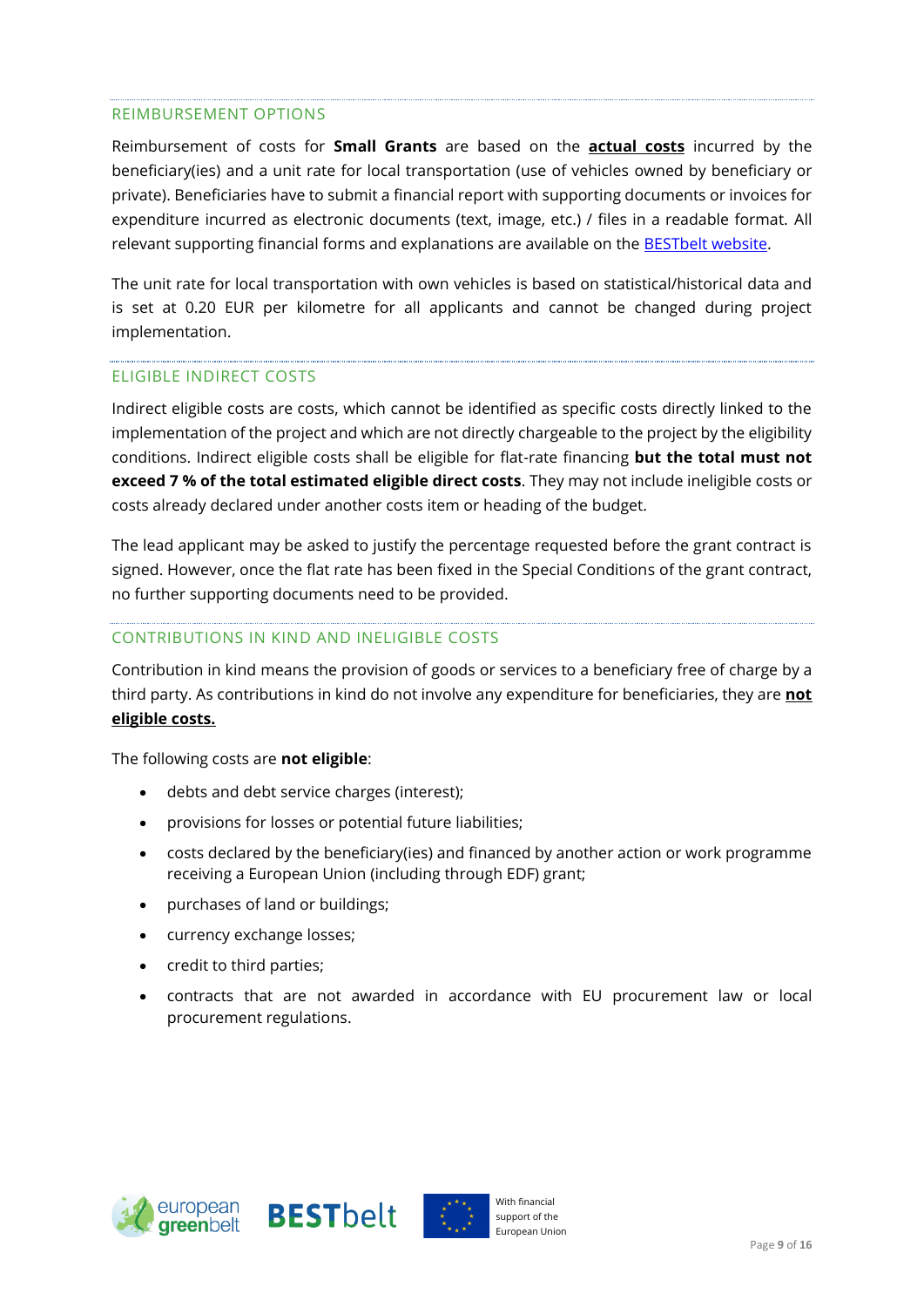#### How to apply and the procedure to follow

There is a two-stage application process for BESTbelt Small Grants:

- **Stage 1:** Open call for project **concept notes** (a short application form)
- **Stage 2:** By invitation only call for **full project proposals** (a more comprehensive application form).

Applicants are expected to submit applications **in English**. All Forms and guidelines are available in English on the [BESTbelt](https://www.europeangreenbelt.org/best-belt/) website. **Hand-written applications will not be accepted.**

#### ONLINE APPLICATION

Applications **must be submitted online to the BESTbelt Office via email (bestbelt@europeangreenbelt.org)**

The submission containing the complete application documents must be received before the deadline for submissions. Please note that once submitted, applications cannot be modified anymore. On request, additional or revised documents can be submitted.

Before submitting applicants should ensure that all the requested information have been entered and all the required documents have been filled in successfully (see checklist in the application form).

#### CONCEPT NOTE CONTENT

The applicants have to complete the different sections of the concept note application form (Form 1). Activities must be clearly articulated and capacity demonstrated to manage and implement successful projects.

From a financial point of view, lead applicants must only provide **an estimate of the requested BESTbelt contribution.** The elements outlined in the concept note may not be modified in the full application. The BESTbelt contribution **may not vary** from the initial estimate **by more than 20%.** A detailed budget is to be submitted by the lead applicants only if invited to submit a full application in the second phase.

Any error or major discrepancy related to the concept note instructions may lead to the rejection of the concept note. Clarifications will only be requested when the information provided is not sufficient to conduct an objective assessment.

# **Lead applicants must verify that their concept note is complete using the checklist for concept note. Incomplete concept notes may be rejected.**

In addition to consulting the Frequently Asked Questions on the **[BESTbelt](https://www.europeangreenbelt.org/best-belt/) website**, clarification questions on the call for proposals can be sent by email to the BESTbelt Office **no later than 10 working days before the deadline for the submission of proposals**, indicating clearly the reference of the BESTbelt call for Proposals.





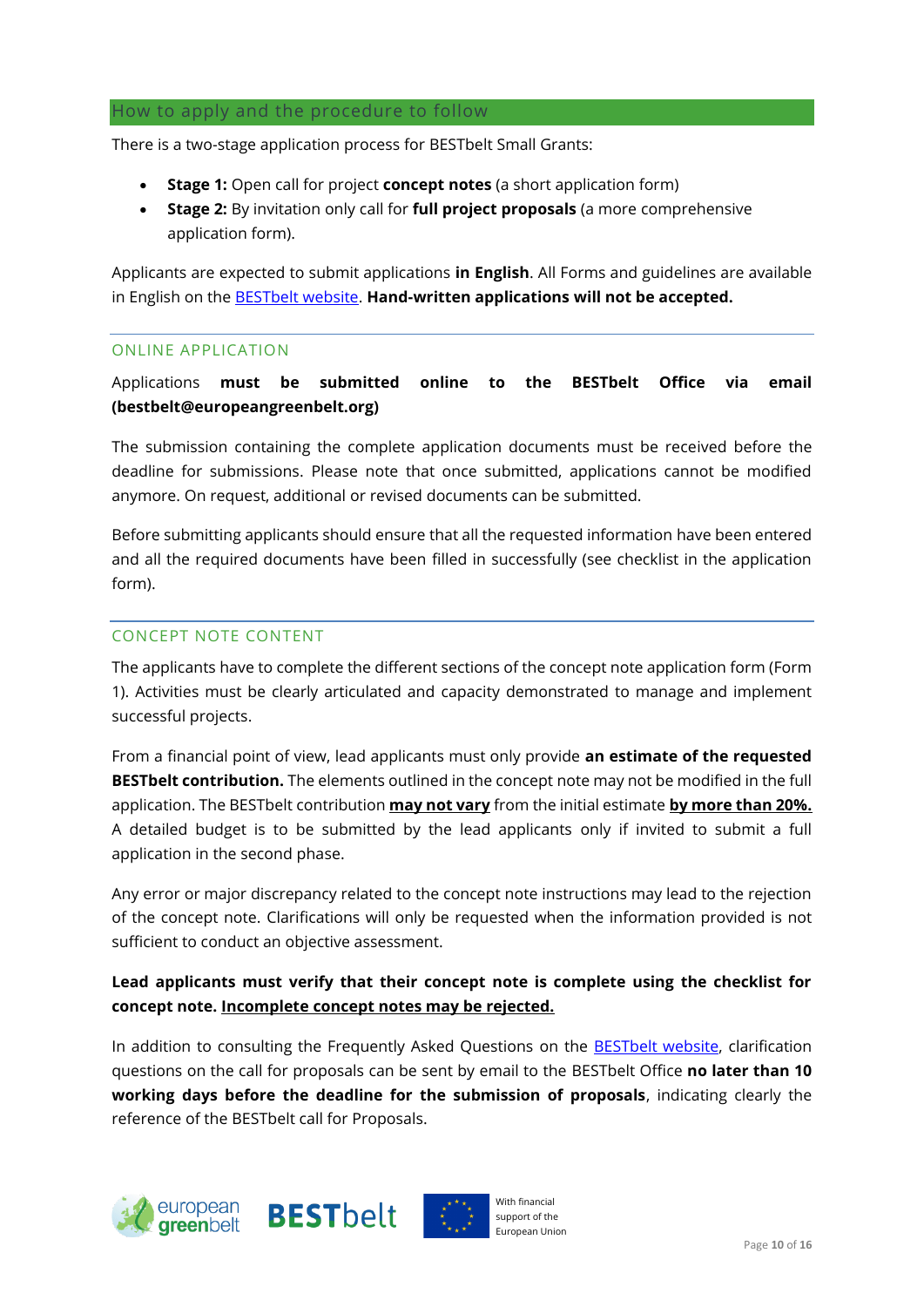# DEADLINE AND TIMELINE



### *All dates/time are in the time zone of Belgium.*

| Feb. 2022<br>11 April 2022<br>May 2022<br>Launch of<br>Concept<br>the call for<br><b>Note</b><br>proposals<br>Submission<br><b>Deadline</b><br>23<br>22 | 25 July 2022<br>Notification<br>Full<br>of results<br>for<br>preselection<br><b>Deadline</b> | 26 Sep. 2022<br>Inform<br>of<br>Proposal<br>Submission<br>succes<br><u>applica</u><br>Deadline |
|---------------------------------------------------------------------------------------------------------------------------------------------------------|----------------------------------------------------------------------------------------------|------------------------------------------------------------------------------------------------|
| 42 days<br>48 days<br>All dates/time are in the time zone of Belgium.                                                                                   | 63 days                                                                                      | 63 days                                                                                        |
| <b>BESTbelt call for proposals</b>                                                                                                                      | <b>DATE</b>                                                                                  | TIME*                                                                                          |
| <b>Launch of the call for proposal</b>                                                                                                                  | 22 February 2022                                                                             |                                                                                                |
| <b>Deadline for requesting any clarifications</b><br>from the BESTbelt Project Team.                                                                    | 01 April 2022                                                                                | 23:59                                                                                          |
| <b>Deadline for submission of concept notes</b>                                                                                                         | <b>11 April 2022</b>                                                                         | 23:59                                                                                          |
| Notification of invitation to prepare a full<br>proposal                                                                                                | 23 Mai 2022*                                                                                 |                                                                                                |
| <b>Deadline for requesting any clarifications</b><br>from the BESTbelt Project Team.                                                                    | 15 July 2022                                                                                 | 23:59                                                                                          |
| <b>Deadline for submission of full proposals</b>                                                                                                        | 25 July 2022*                                                                                | 23:59                                                                                          |
| <b>Evaluation results submitted to the</b><br><b>Board<sup>4</sup> for selection decision</b>                                                           | 12 Sep. 2022*                                                                                |                                                                                                |
| Information of successful applicants                                                                                                                    | 26 Sep. 2022*                                                                                |                                                                                                |
| *Indicative dates, depending on the number of submitted proposals<br><sup>4</sup> The BESTbelt Board consists of the European Commission and EuroNatur  |                                                                                              |                                                                                                |





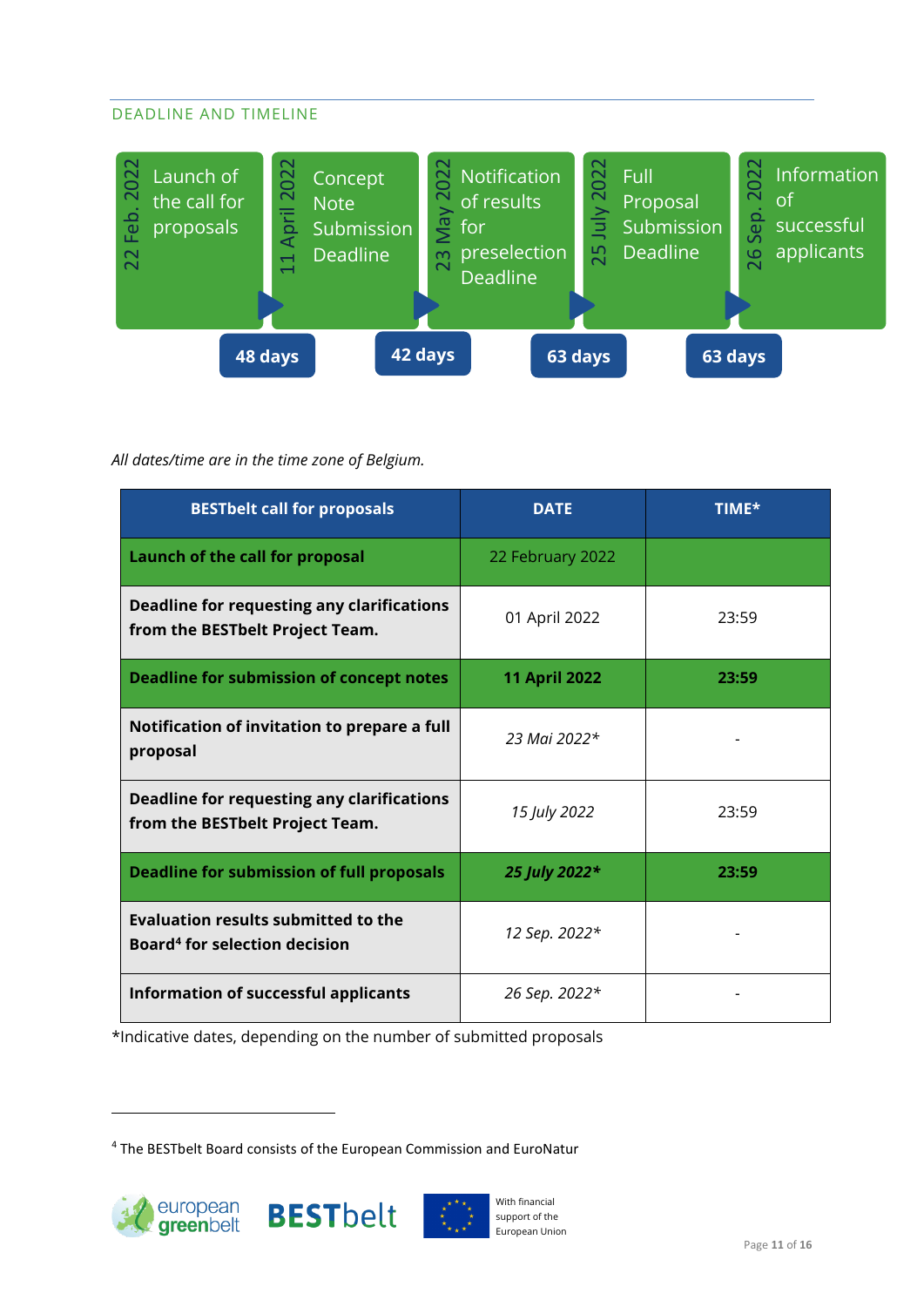#### FULL PROPOSALS

After the evaluation and pre-selection of the submitted concept note, applicants will be invited to submit a full proposal. **Only invited applicants** are allowed to submit a full proposal using the BESTbelt Full Proposal Application Form, which can be found on the [BESTbelt](https://www.europeangreenbelt.org/best-belt/) website.

A detailed budget is to be submitted by the lead applicants using the BESTbelt Budget Form and **may not vary** from the initial estimate by **more than 20%**.

Any error related to the points listed in the checklist in the proposal application form or any major inconsistency in the full proposal (e.g. if the amounts in the budget worksheets are inconsistent) may lead to the rejection of the proposal.

**Lead applicants must verify that their proposal is complete using the checklist for proposals. Incomplete full proposal may be rejected.** Clarifications will only be requested when information provided is unclear and thus prevents the evaluators and BESTbelt Office from conducting an objective assessment.

#### WHERE AND HOW TO SEND THE FULL PROPOSALS

The full proposal must be **submitted online to the BESTbelt Office via email (bestbelt@europeangreenbelt.org)** and is subject to the same procedure as the concept note.

#### DEADLINE

The deadline for the submission of full proposals will be indicated in the letter sent to the lead applicants whose concept notes have been pre-selected. In case of proven technical difficulties, applicants can submit via email to the BESTbelt Office. The email containing the complete application documents must be received before the deadline for submission.

In case of difficulties that cannot be solved by the Frequently Asked Questions, available on the [BESTbelt](https://www.europeangreenbelt.org/best-belt/) website, questions may be sent by email to the BESTbelt Office **no later than 10 working days before the deadline for the submission of full proposals**, indicating clearly the reference of the call for proposals.

Please note that questions that may be relevant to other applicants, together with answers are published on the **[BESTbelt](https://www.europeangreenbelt.org/best-belt/) website** along with other important notices.

#### Evaluation and selection

Concept notes and full proposals will be examined and evaluated by two independent evaluators according to the criteria set out in this document. The evaluators are members of the [BESTbelt](#page-1-0) [Project Team](#page-1-0) (see page 2) and external experts. All concept notes and full proposals will be assessed according to the following steps and criteria:





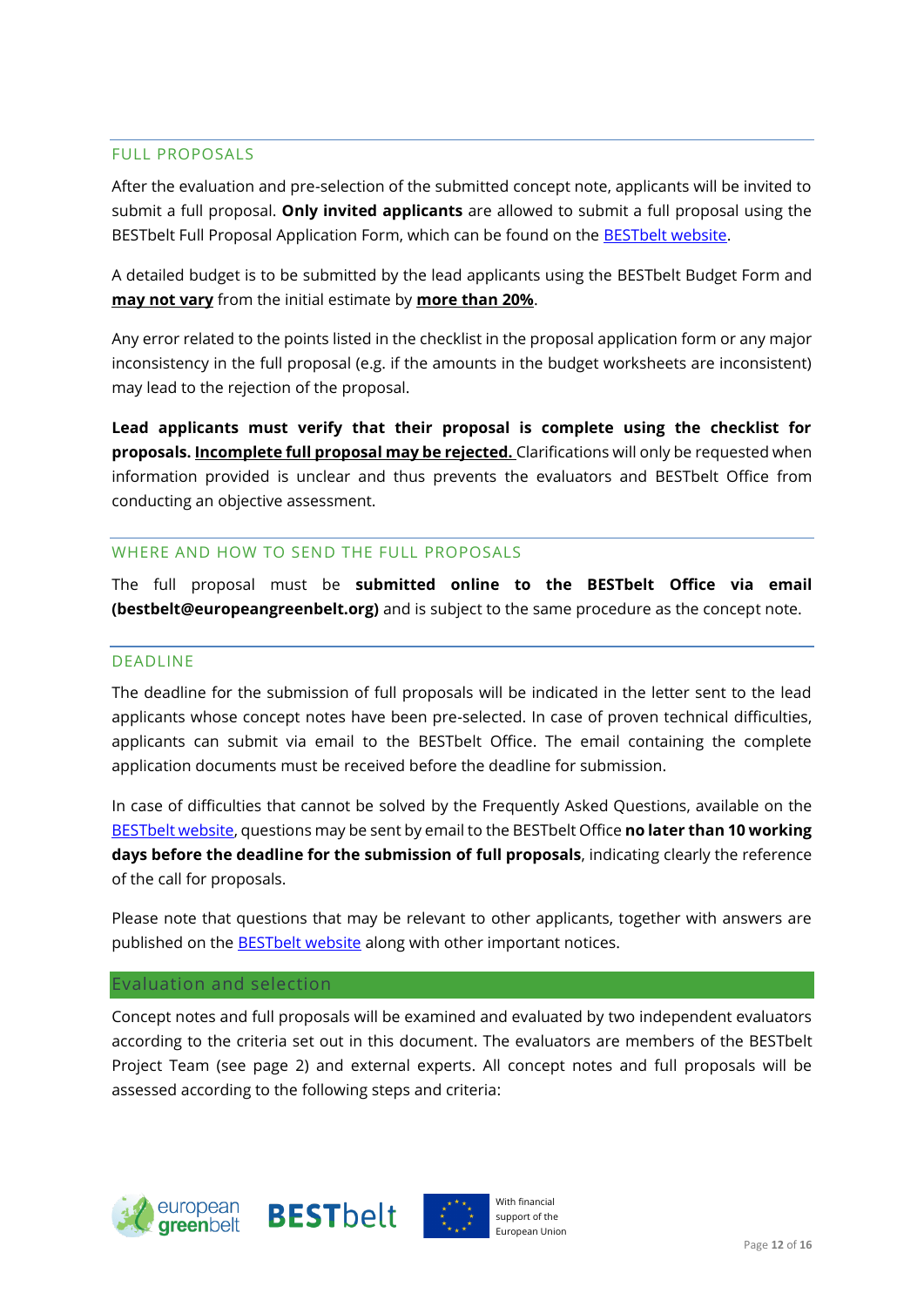# STEP 1: ADMINISTRATIVE CHECKS

During the administrative check the following will be assessed:

- If the deadline has been met. Otherwise, the concept note will be automatically rejected.
- If the concept note satisfies all the criteria specified in this document. This includes also an assessment of the eligibility of the action. If any of the requested information is missing or is incorrect, the concept note may be rejected on that **sole** basis and the concept note will not be evaluated further.

The eligibility check will be performed on the basis of the supporting documents submitted with the Due Diligence and Financial Capacity Form.

- The declaration by the lead applicant will be cross-checked with the supporting documents provided by the lead applicant. Any missing supporting document or any incoherence between the declaration by the lead applicant and the supporting documents may lead to the rejection of the application on that sole basis.
- The eligibility of applicants will be verified according to the criteria set out in this document (see section - [Eligibility of the applicants \(i.e. applicant and co-applicant\(s\)\)\)](#page-3-0).

The concept notes that pass this check will be evaluated on the relevance and design of the proposed action.

#### STEP 2: CONCEPT NOTE EVALUATION

Concept notes will be assessed using the evaluation criteria in the evaluation grid below.

| <b>Concept Note</b>                                                                                                          |       |
|------------------------------------------------------------------------------------------------------------------------------|-------|
| Total score: (max 100 points)                                                                                                | 0/100 |
| A. CONSISTENCY WITH BASIC OBJECTIVES (max 20 points)                                                                         | 0     |
| Is the project in line with the BEST belt objectives?                                                                        |       |
| Is the project well focused on the European Green Belt and complies to its Vision?                                           |       |
| <b>B. RELEVANCE AND EFFECTIVENESS (max 20 points)</b>                                                                        | 0     |
| Is the addressed subject relevant and the work plan adequate to tackle it?                                                   |       |
| Are the project measures effective and is there a clear approach for the sustainability and<br>replicability of the project? |       |



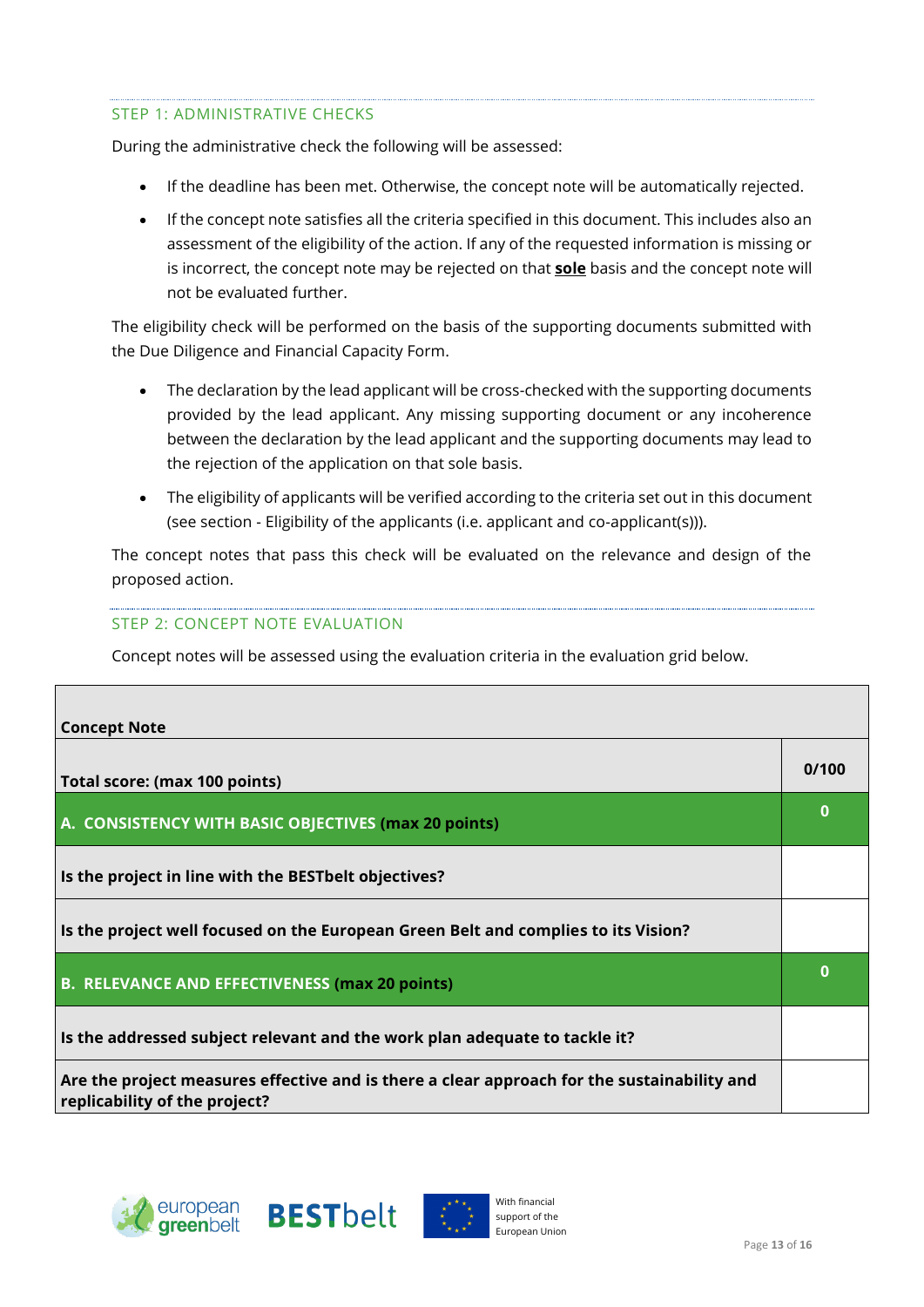| C. PROJECT STRUCTURE AND METHODOLOGY (max 20 points)           |   |
|----------------------------------------------------------------|---|
| How transparent, consistent and logical is the project setup?  |   |
| D. COST-EFFICIENCY AND BUDGET QUALITY (max 20 points)          | О |
| Is the budget logical and complete?                            |   |
| E. FEASIBILITY AND RESILIENCE (max 20 points)                  |   |
| Are timelines and workforce realistic?                         |   |
| Can the applicant provide the necessary capacities and powers? |   |

The concept notes are ranked according to the final score awarded. **The threshold is 60.** Concept notes with a total score below this threshold will not be selected for developing a full proposal.

All applicants will be informed in writing by the BESTbelt Project Team about the results of the evaluation of their concept note (see the following section on Notification of applicants). Only preselected lead applicants will subsequently be invited to submit full proposals.

#### STEP 3: FULL PROPOSAL EVALUATION

The following will be assessed:

• If the submission deadline has been met. Otherwise, the application will automatically be rejected.

The full proposals submitted by the deadline will be further evaluated on their quality, including the proposed budget and capacity of the applicants. The evaluation criteria are set out in the evaluation grid below.

| <b>Full proposal</b>                                                               |       |
|------------------------------------------------------------------------------------|-------|
| <b>Total score:</b>                                                                | 0/100 |
| A. CONSISTENCY WITH BASIC OBJECTIVES (max 20 points)                               |       |
| Is the project in line with the BESTbelt objectives?                               |       |
| Is the project well focused on the European Green Belt and complies to its Vision? |       |



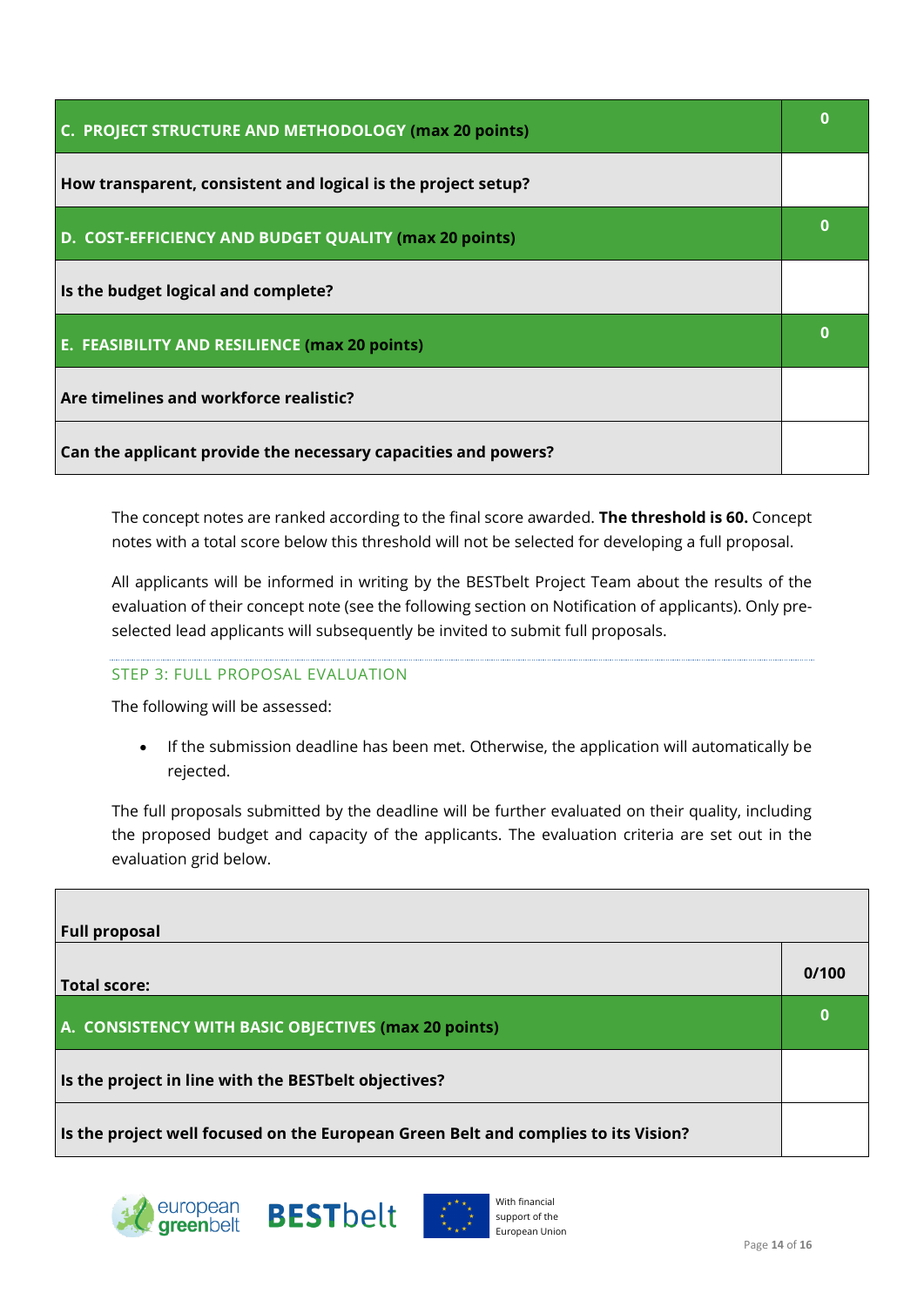| <b>B. RELEVANCE AND EFFECTIVENESS (max 20 points)</b>                                                                        |          |
|------------------------------------------------------------------------------------------------------------------------------|----------|
| Is the addressed subject relevant and the work plan adequate to tackle it?                                                   |          |
| Are the project measures effective and is there a clear approach for the sustainability and<br>replicability of the project? |          |
| C. PROJECT STRUCTURE AND METHODOLOGY (max 20 points)                                                                         | $\bf{0}$ |
| How transparent, consistent and logical is the project setup?                                                                |          |
| Does the project involve and secure the necessary partnership?                                                               |          |
| D. COST-EFFICIENCY AND BUDGET QUALITY (max 20 points)                                                                        | $\bf{0}$ |
| Is the budget volume justified?                                                                                              |          |
| Is the budget logical and complete?                                                                                          |          |
| E. FEASIBILITY AND RESILIENCE (max 20 points)                                                                                | $\bf{0}$ |
| Are timelines and workforce realistic?                                                                                       |          |
| Can the applicant provide the necessary capacities and powers?                                                               |          |
| <b>F. SUMMARIZING REMARKS</b>                                                                                                |          |
| Main strong points of the project:                                                                                           |          |
|                                                                                                                              |          |
| Main weak points of the project:                                                                                             |          |
|                                                                                                                              |          |
| Potential risks that may occur during implementation:                                                                        |          |
|                                                                                                                              |          |
|                                                                                                                              |          |